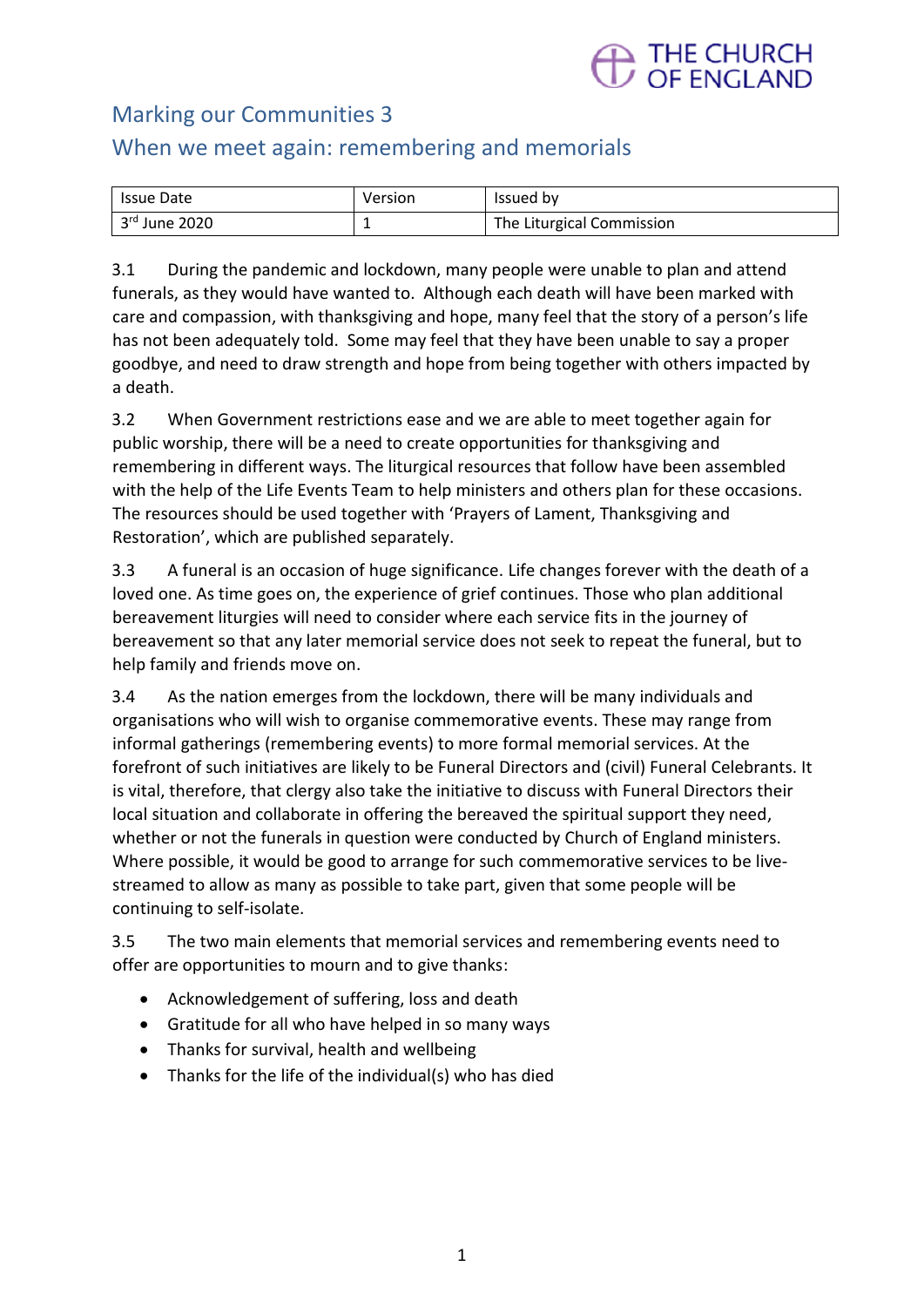- 3.6 Gatherings are likely to involve three groups of mourners:
	- Those who have lost someone due to Covid-19
	- Those who were bereaved during this time for another reason [the majority]
	- Those who were bereaved anytime in the 12 months before lockdown began

The bereaved are unlikely to be just the 'immediate family', but may also include friends of the person who died, friends of the family, colleagues, neighbours and extended family. In other words, the same sorts of people who, in other circumstances, would normally have attended the funeral. Some mourners may find that the last few months have made them acutely aware of their own losses and mortality. It is important, therefore, in planning a service to ensure that it acknowledges the wide range of people impacted by loss who may be present and the different stages of the bereavement journey in which they may find themselves.

3.7 Any public service of remembering, particularly those arranged for and with the local community, is for anyone who needs it and not just those who have already had church involvement in the funeral. This may seem self-evident, but the sad fact is that if the minister does not get the tone and the invitation right, people easily self-exclude from church events at the local level.

3.8 It is too soon to know if there will be a groundswell to hold national or county services of commemoration and thanksgiving when finally we emerge from this pandemic. By their very nature and size, events in cathedrals tend to be formal in style and less personal in content. They are important in life of a diocese/county because they give dignity and worth to people, recognising that individual losses and contributions are valued and valid. Such services will often have an ecumenical and may have an inter-faith dimension as well. However, given that the Government is unlikely to sanction any mass gathering of whatever kind for some months, the holding of large national or diocesan events is some way off. The immediate accent is likely to be on family commemorations and the local community.

3.9 As the nation emerges from lockdown, the needs of bereaved individuals and families are likely to be paramount. Smaller gatherings of friends and family to tell the story of the person who died will surface. These may be met through:

- A Memorial or Thanksgiving Service
- An informal Remembering Service
- Remembrance in the context of the Burial of Ashes

The effectiveness of the liturgy to engage those present will almost certainly reflect, and rely on, the quality of pastoral work in supporting or preparing the bereaved family and friends before and following the funeral.

3.10 A Memorial or Thanksgiving Service does not necessarily have to be as formal as its title suggests. The title Thanksgiving or Celebration for the life of *N* has become an increasingly popular title for such occasions. Giving thanks is what the wider family, friends and community will want to do, especially if they have been unable to do that because of the restricted number attending the funeral. Thanksgiving is more than remembering, and positively Christian. Typically, a Memorial or Thanksgiving Service has a lot of input, perhaps with singing by a robed choir and musicians, surrounded by prayers and blessing. There will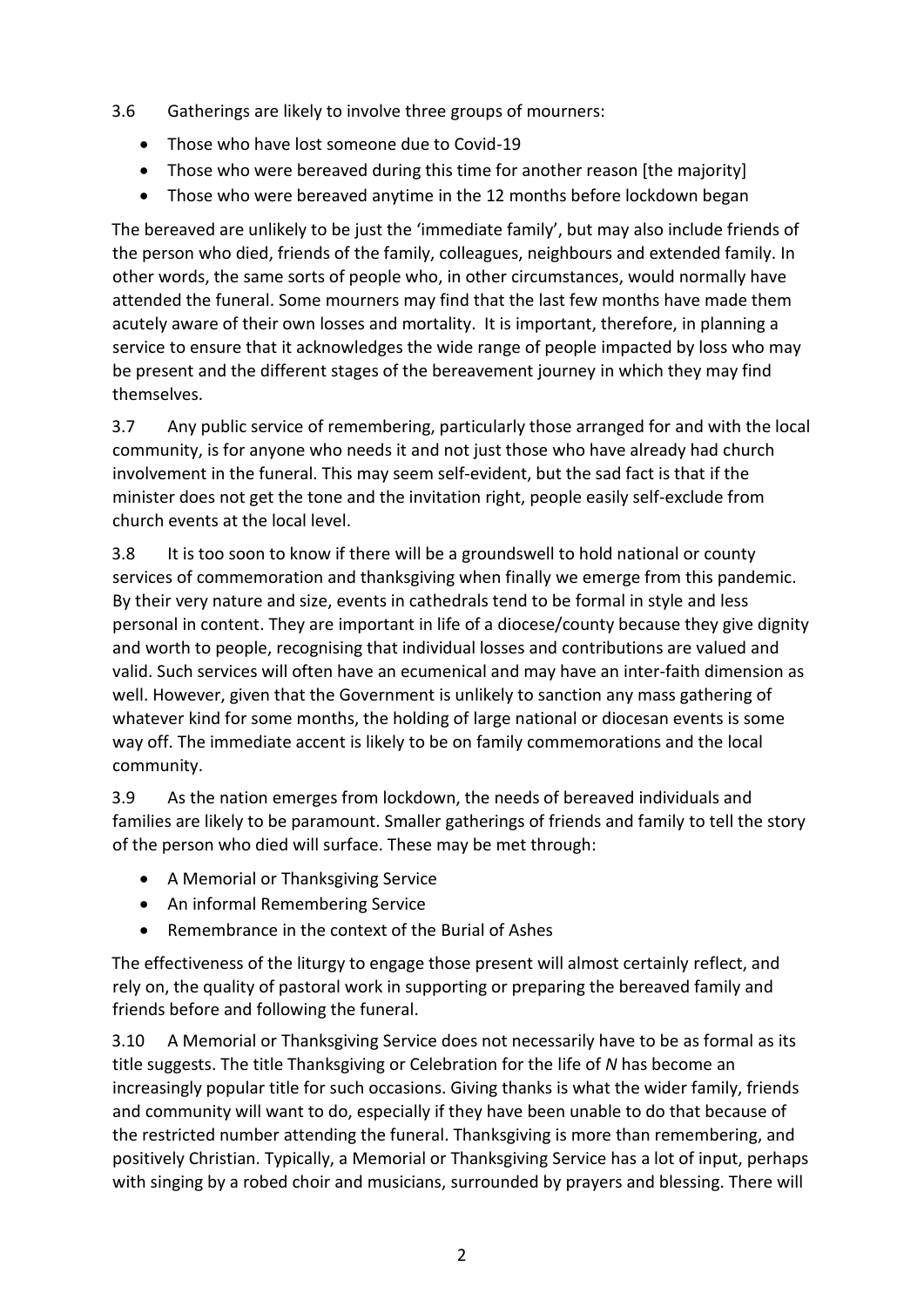be those in the local church or community for whom this kind of service is appropriate, but until restrictions on congregational singing are eased, this may not be possible.

3.11 The Outline Orders that follow are designed for use in church several weeks after the Funeral Service has taken place. Further resources can be found here: [www.churchofengland.org/prayer-and-worship/worship-texts-and-resources/common](https://www.churchofengland.org/prayer-and-worship/worship-texts-and-resources/common-worship/death-and-dying/funeral#mm141)[worship/death-and-dying/funeral#mm141](https://www.churchofengland.org/prayer-and-worship/worship-texts-and-resources/common-worship/death-and-dying/funeral#mm141)

Other more interactive ideas can be found at [www.churchsupporthub.org](http://www.churchsupporthub.org/)

3.12 A Remembering Service is a memorial service by another name. It is a kind of occasion already offered in many churches, but which may be new to some clergy. It is a much more informal gathering, facilitated and held together by the minister, but with lots of opportunity to share memories by others, to offer personal prayers, and to be comforted by God's blessing and a sense of God's presence expressed through the support of others. In such informal occasions, care should be taken that there is a clear president throughout, who introduces and concludes the service, and ensures that the number of speakers, musical items and non-biblical readings does not unbalance the service from its focus on the Word of God, prayer and thanksgiving.

3.13 Community commemorative events may take place in the parish church as a focus for the local community, but they may equally take place in schools, workplaces, sports clubs, hospitals or (very possibly) a local care home, in fact anywhere that has been at the heart of events. They are likely to involve ecumenical or inter-faith connections. Holding any sizeable gathering will be dependent on Government restrictions in place at the time. With the passing of the months, many clergy will instinctively focus on All Saints/All Souls tide in or around  $1<sup>st</sup>/2<sup>nd</sup>$  November. November is very much in the public mind the season of remembrance, with many regular church and civic memorial services and events, some held later in the month in the lead-up to Advent and Christmas when loved ones are particularly missed.

3.14 In the UK over 80% of deaths are marked with cremation. Regardless of the pandemic, the increasing tendency to restrict funerals to private 'family only' occasions, is leading to greater emotional weight being placed on the internment of ashes than has been the case in the recent past. A richer service for the burial of ashes, as outlined below, may be an opportunity to bring families and friends together. It may be particularly appropriate for a family where the funeral was held during lockdown, but equally it could be used following a regular funeral service in church or at the crematorium, and then incorporated into a Memorial Service.

3.15 In any of these cases, it is important to emphasise that the funeral service, irrespective of its brevity or reduced number of attendees, was a full and sufficient commendation of the deceased to God. The emphasis of the expanded rite for the internment of ashes should continue to be on remembering, giving thanks, and acknowledging the different stages of the bereavement journey.

+ Robert Exon *Chair of the Liturgical Commission*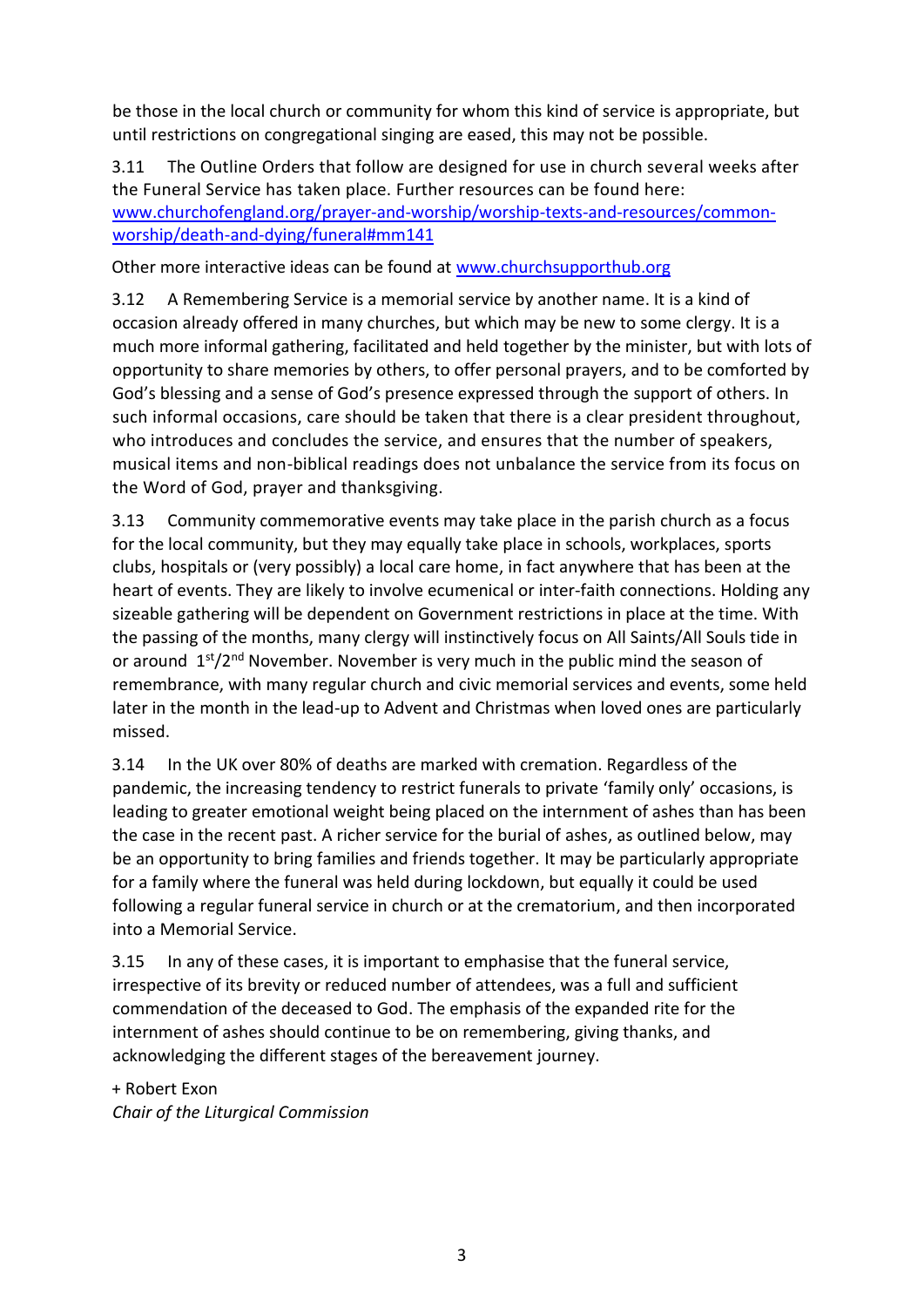# **Contents**

- Planning a Memorial, Thanksgiving or Remembering Service
- Outline of Memorial Service from *Common Worship*
- Sample Memorial or Thanksgiving Service with and without the burial of ashes
- Burial of Ashes (extended rite)
- Other resources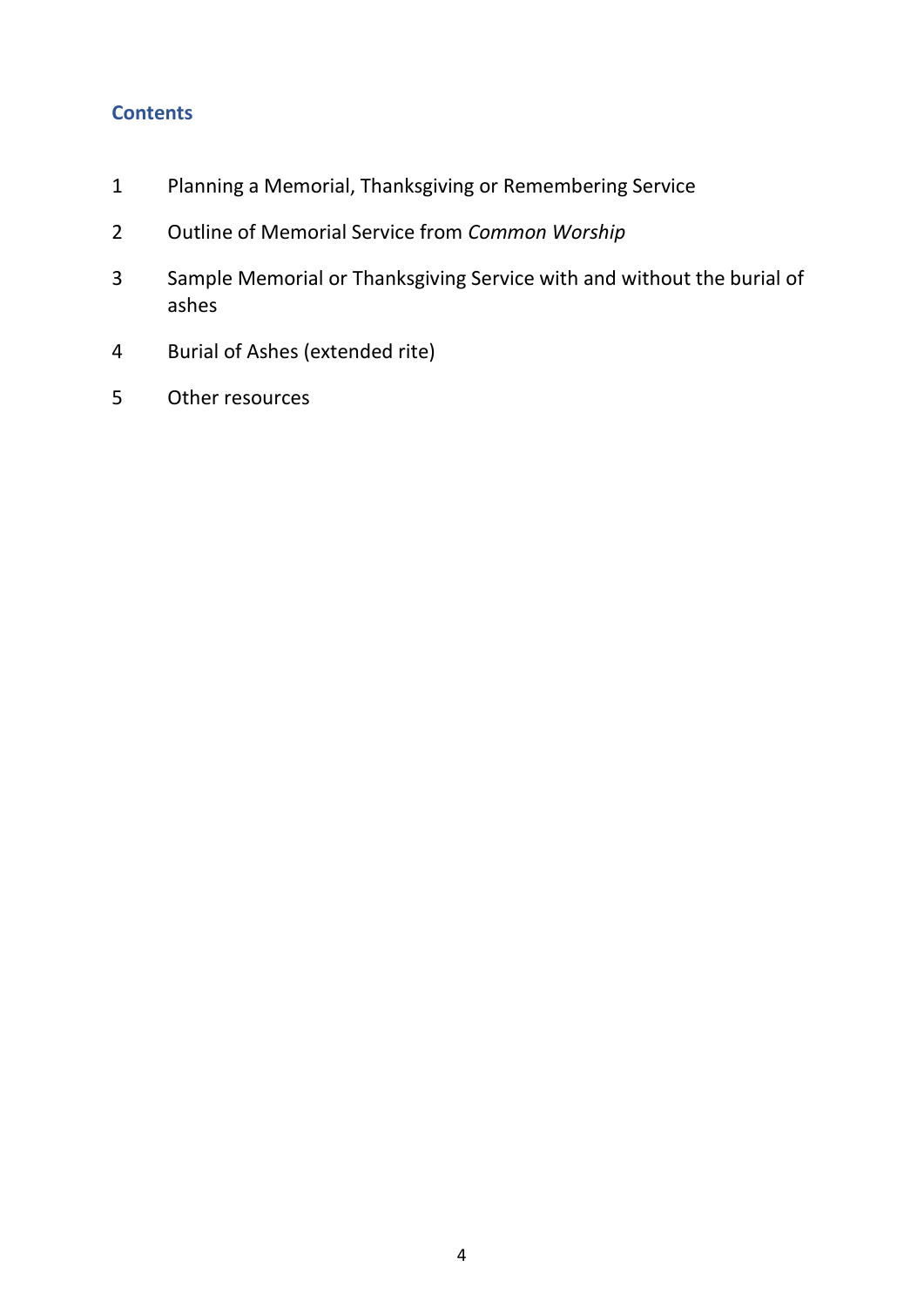# 1 Planning a Memorial, Thanksgiving or Remembering Service with the option of including the Burial of Ashes

The planning of this service will be in conversation with the family. The shape and content of the service will need to abide by current Government guidance, including music, social distancing guidelines and the distribution of Orders of Service, literature and gifts, but the following could be considered:

- visuals and actions
	- o at the front of church? eg flowers, the ashes container, photographs
	- o Will there be procession in/out with/out the container if burial of ashes? Will the family walk in as at a funeral or be in their seats already?
	- $\circ$  If the service is to include the burial of ashes, who will carry and place the ashes container – in church and for interment?
- Speakers, musical items, slides?
- If the service is to include the burial of ashes, give thought to the balance of what happens in the church building and what happens at the place of burial
- Congregation Participation
	- o Hymns, other songs and music (singing may not be permitted, check current guidelines, recorded music or solo singer maybe be appropriate)
	- o Readings from scripture and non-Biblical
	- $\circ$  Memory cards with provision either to write or to colour in
	- o Memory book or 'graffiti' board
	- o Memory stones
	- o Prayer tree
	- o Memorial #hashtag
	- o Can any of the 'memory' ideas be turned into a forward-looking act encouraging folk to recognise how knowing the person continues to influence who they are? eg "because of *N* I am / I will…"
	- $\circ$  give away at the end
- something for each individual to take away as a reminder of the deceased, eg flower seeds, spring bulbs to plant, favourite sweets
- some Christian literature, including information about services and pastoral contacts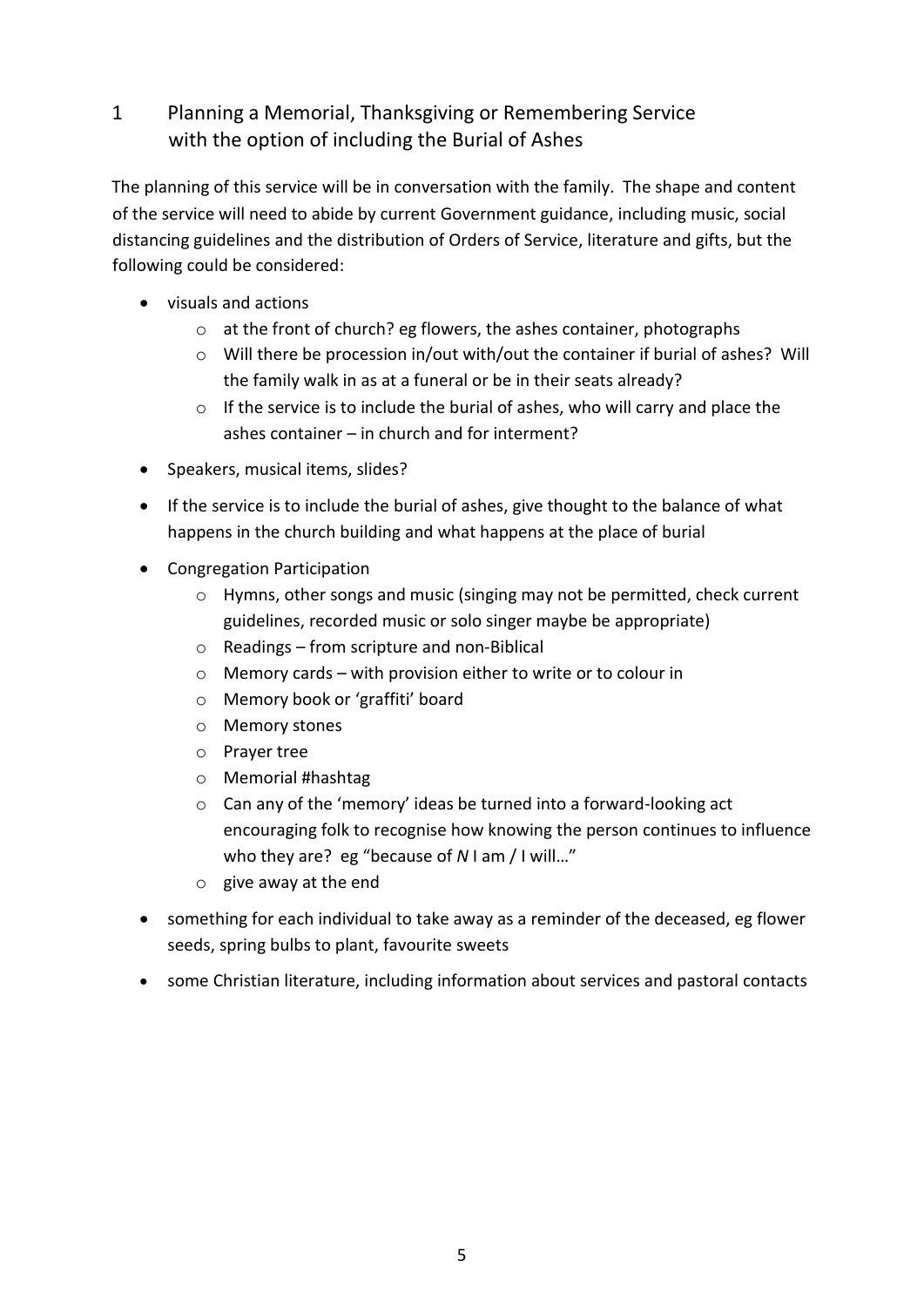2 Outline Order for a Memorial Service from *Common Worship* with the option of incorporating the Burial of Ashes

# *The Gathering*

- 1 The minister welcomes the people and introduces the service.
- 2 Sentences of Scripture may be used.
- 3 Authorized Prayers of Penitence may be used.
- 4 The Collect

# *Readings and Sermon*

- 5 One or more readings from the Bible. Psalms or hymns may follow the readings.
- 6 Other songs and readings may be used and a tribute or tributes made.
- 7 A sermon is preached, testimony may be given.

[An authorized Creed or Affirmation of Faith may be used]

# *Prayers*

- 8 The prayers usually follow this sequence:
	- ¶ Thanksgiving for the life of the departed
	- ¶ Prayer for those who mourn
	- ¶ Prayer for readiness to live in the light of eternity
	- ¶ The Lord's Prayer

*[If there is a burial of ashes, the move to the place of burial happens here]*

# *Option A: Commendation and Dismissal without burial of ashes*

- 9 The departed is commended to God with authorized words.
- 10 The service may end with a blessing.

# *Option B: Commendation and Committal with burial of ashes*

- 9 Appropriate sentences of scripture may be used
- 10 The departed is commended to God with authorized words.
- 11 Psalms 23 or 91 or 121 may be used
- 12 The committal and the Lord's Prayer (if not said already)
- 13 Closing Prayers and Blessing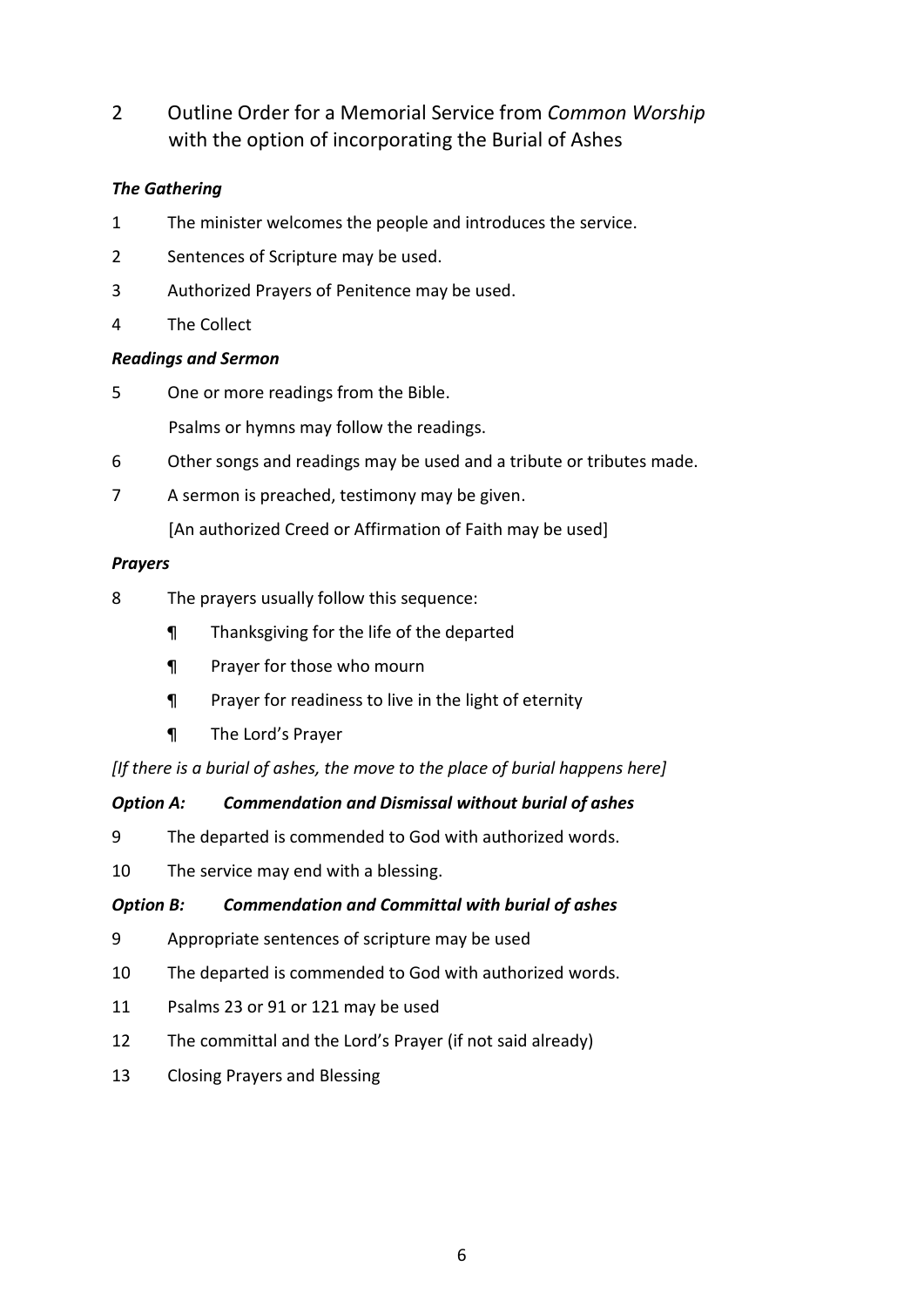3 Sample Memorial or Thanksgiving Service for an individual with and without the burial of ashes

# **The Gathering**

*Sentences of Scripture may be used.*

*The minister welcomes the people and introduces the service with these or other suitable words*

We look not to the things that are seen but to the things that are unseen; for the things that are seen are passing away but the things that are unseen are eternal. Today we come together to remember before God *N,* to give thanks for *his/her* life and to comfort one another in our grief.

*All* **Amen.**

# **Opening Prayer**

God our refuge and strength, close at hand in our distress; meet us in our sorrow and lift our eyes to the peace and light of your constant care. Help us so to hear your word of grace that our fear will be dispelled by your love, our loneliness eased by your presence and our hope renewed by your promises in Jesus Christ our Lord.

# *All* **Amen.**

# **Readings and Sermon**

*A sequence of one or more readings from Scripture, together with other readings and songs, and a tribute or tributes follow.*

*A sermon is preached.*

# **Prayers**

*These or other suitable prayers are said by the minister or others:*

Merciful God, we are made in your image and we reflect your truth and light. We give thanks for *N*, for the love *she/he* received from you and showed among us. and for the memories which we treasure today.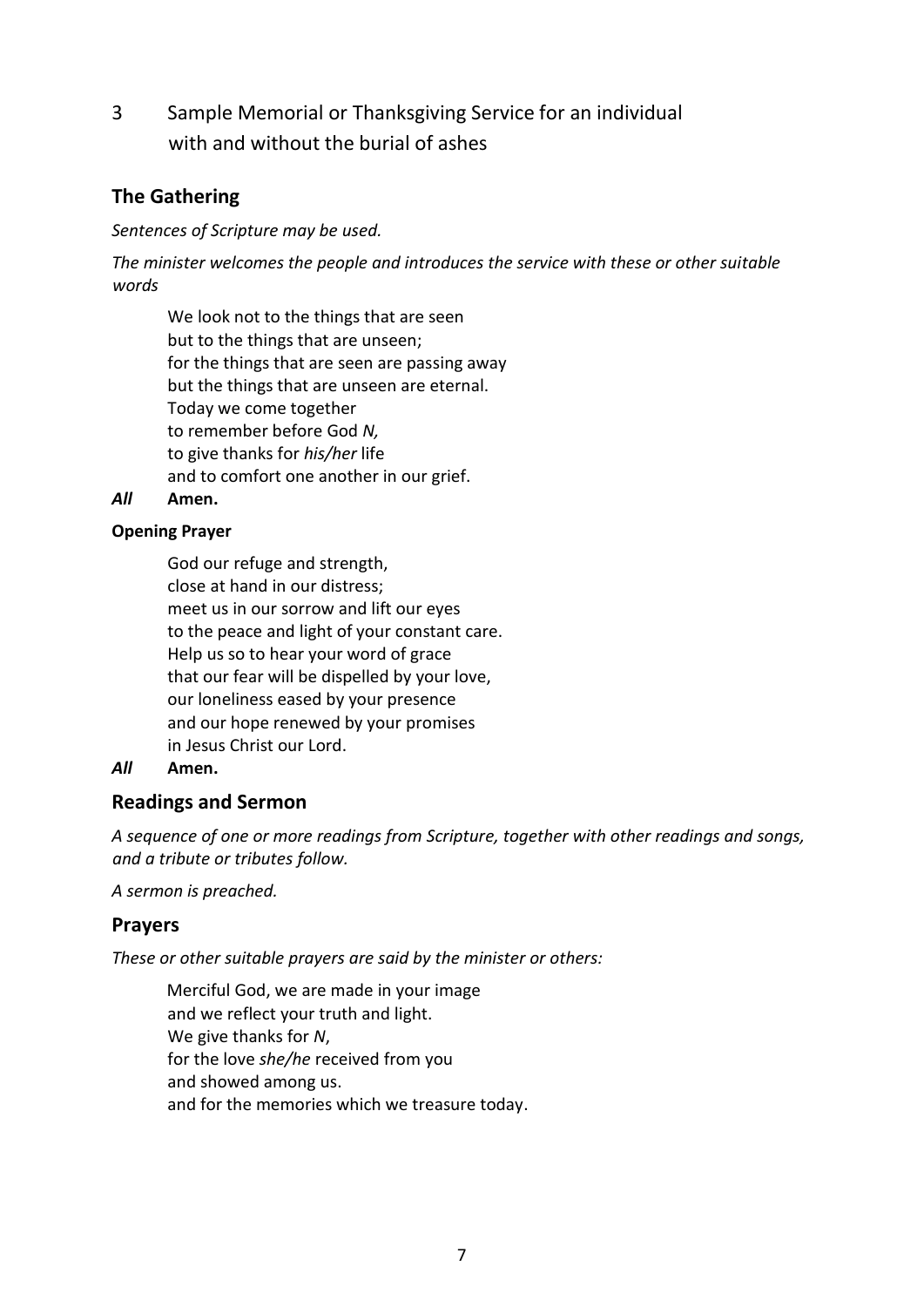As we recollect *her/his* life and cherish *her/his* memory so we bless you that in bearing your image *she/he* brought light to our lives; for we have seen your compassion in *her/his* friendship, your goodness in *her/his* integrity, and glimpses of your eternal love in *her/his* faithfulness.

Grant to each of us, beloved and bereft, the grace to follow *her/his* good example so that we with *her/his* may come to your everlasting kingdom; through Jesus Christ our Lord.

## *All* **Amen.**

Merciful God,

whose wisdom is beyond our understanding, surround the family of *N* with your love, may they know your gentleness in their grief, and so not be overwhelmed by their loss, but have confidence in your goodness and strength to meet the days to come. We ask this through Christ our Lord.

- *All* **Amen.**
- *All* **In darkness and in light, in trouble and in joy, help us, heavenly Father, to trust your love, to serve your purpose, and to praise your name; through Jesus Christ our Lord. Amen.**

*The Lord's Prayer is said.*

*[If there is a burial of ashes, the move to the place of burial may happen here]*

# **Option A: Commendation and Dismissal without burial of ashes**

### **The Commendation**

Gracious God, nothing in death or life, in the world as it is or the world as it shall be, nothing in all creation can separate us from your love. We commend *N* into your loving care. Enfold *her/him* in the arms of your mercy. Bless *her/him* in *her/his* dying and in *her/his* rising again in you. Bless those whose hearts are filled with sadness, that they too may know the hope of resurrection; for the sake of our Saviour Jesus Christ.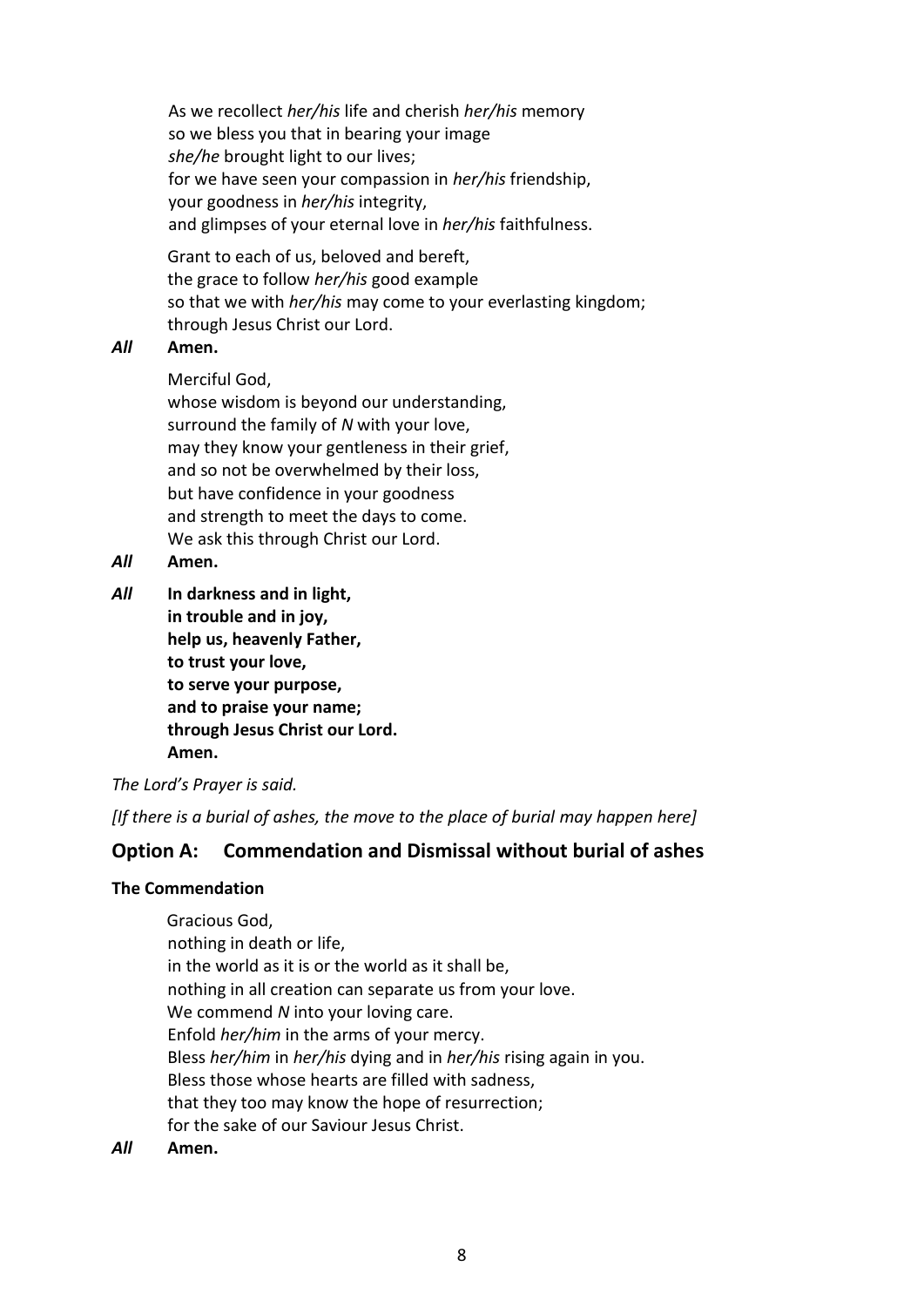*Psalm 121 may be said, followed by this psalm prayer*

*All* **Faithful Lord, lift us up when we are down. Watch over us and keep us safe. Be with us in our going out and in our coming in, now and for ever. Amen.**

#### **The Dismissal**

*The minister may conclude with this blessing*

Christ the Good Shepherd enfold you with love, fill you with peace, and lead you in hope, to the end of your days; and the blessing of God Almighty, the Father, the Son and the Holy Spirit, be among you and remain with you always.

*All* **Amen.**

## **Option B: Commendation and Committal with burial of ashes**

#### *At the place of burial the minister says*

Though we are mortal, but dust and ashes, God has prepared for those who love him a heavenly dwelling place. As we prepare now to commit these remains to the earth, so we entrust ourselves and all whom we love to God's care, knowing that God is our eternal refuge, and that he holds us in his everlasting arms.

In a few moments of quiet we remember *N* and we commend *her/him* to God.

#### *Silence is kept*

Gracious God, nothing in death or life, in the world as it is or the world as it shall be, nothing in all creation can separate us from your love. We commend *N* into your loving care. Enfold *her/him* in the arms of your mercy. Bless *her/him* in *her/his* rising again in you. Bless those whose hearts are filled with sadness, that they too may know the hope of resurrection; for the sake of our Saviour Jesus Christ.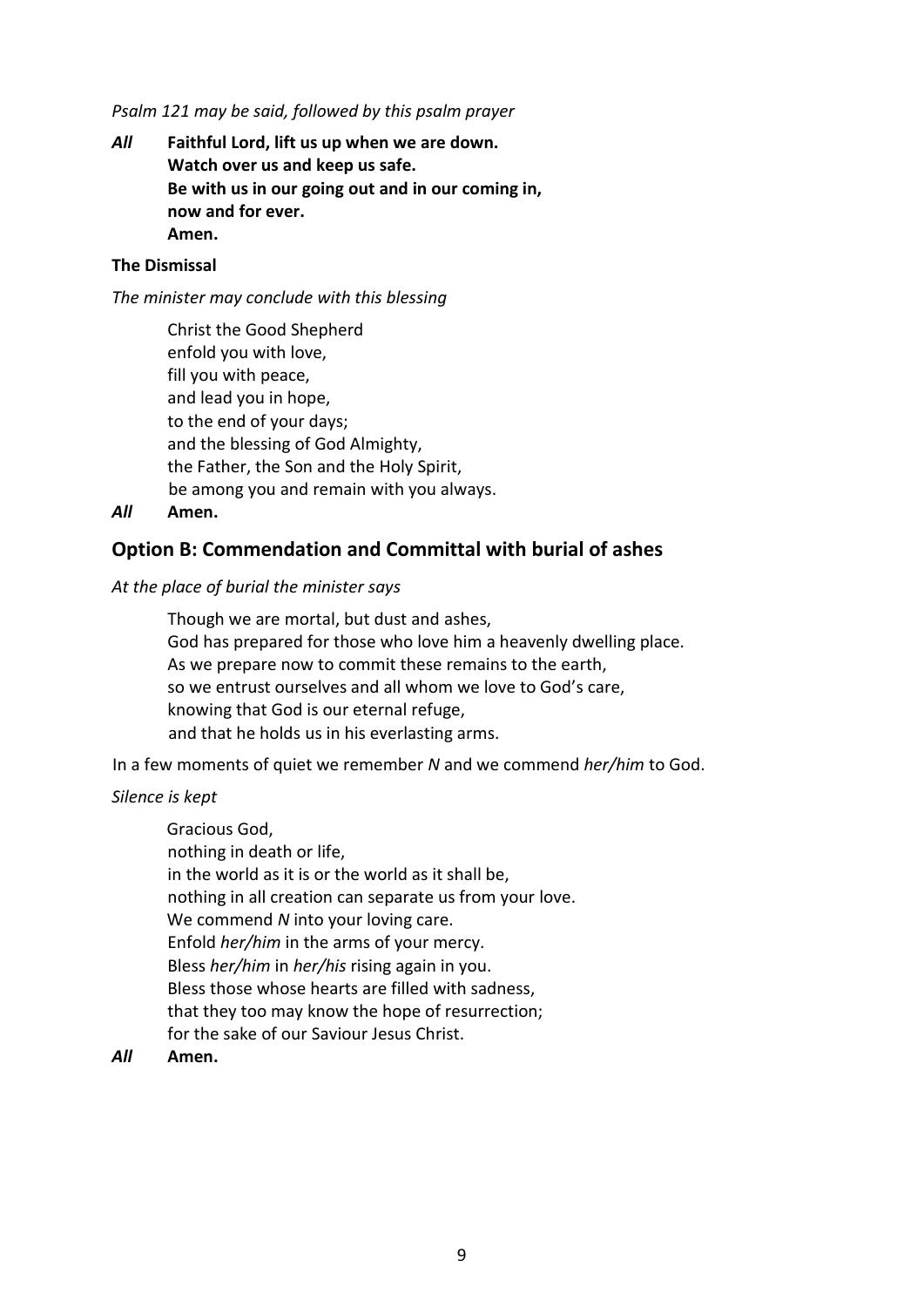### **The Committal**

We have entrusted *N* to God's mercy, and we now commit *her/his* mortal remains to the ground: God our Maker, in loving care your hand created us, just as a potter fashions clay you formed us in your image. Through your Spirit you breathed into us the gift of life. In the sharing of love

you enriched our knowledge of you and of one another. We claim your love today, as we return these ashes to the ground, earth to earth, ashes to ashes, dust to dust, in sure and certain hope of the resurrection to eternal life …

## *All* **Amen.**

#### *Psalm 121 may be said, followed by this psalm prayer*

*All* **Faithful Lord, lift us up when we are down. Watch over us and keep us safe. Be with us in our going out and in our coming in, now and for ever. Amen.**

### **The Dismissal**

#### *The minister may conclude with this blessing*

Christ the Good Shepherd enfold you with love, fill you with peace, and lead you in hope, to the end of your days; and the blessing of God Almighty, the Father, the Son and the Holy Spirit, be among you and remain with you always.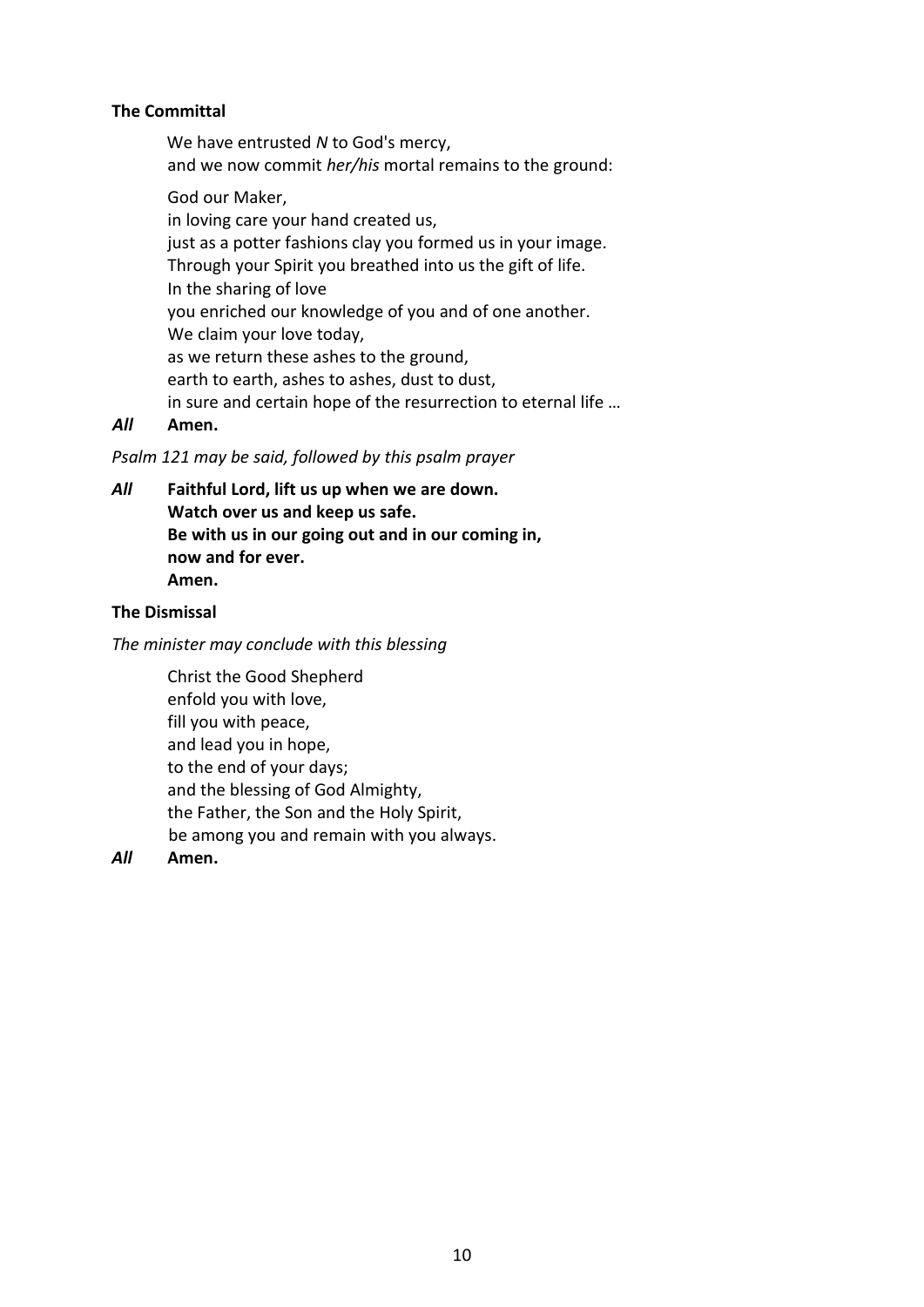# **4 The Burial of Ashes (extended rite)**

*This service is based on* Common Worship: Pastoral Services pp. 323-330. *It may begin in the church or chapel, or be held entirely at the place of burial. If it is to be held partly in church, people move either before or after the prayers, as is appropriate.*

# **The Gathering**

*The minister greets the people in these or other suitable words. Appropriate sentences of scripture may also be used.* 

Grace, mercy and peace from God our Father and the Lord Jesus Christ be with you all.

Though we are mortal, but dust and ashes, God has prepared for those who love him a heavenly dwelling place. At *her/his* funeral we commended *N* into the hands of our loving God. As we prepare now to commit *her/his* remains to the earth, so we entrust ourselves and all whom we love to God's care, knowing that God is our eternal refuge, and that he holds us in his everlasting arms.

*The minister may say one of the following prayers or another suitable prayer*

God our comforter, you are our refuge and strength a helper close at hand in times of trouble. Help us so to hear your word that our fears may be dispelled, our loneliness eased, and our hope in you reawakened. May your Holy Spirit lift us above our sorrow, into the light and peace of your constant love; and this we ask through Jesus Christ our Lord.

# *All* **Amen.**

 *(or)*

Merciful Lord,

as we come from dust and return to dust, show us the face of our Redeemer, that in our frailty we may bless your name and praise you all our days; through Jesus Christ our Lord.

# *All* **Amen.**

# **Readings**

*One or more readings may be used from* CW Pastoral Services *pp.325-327*.

*Psalm 121 may also be said, followed by this psalm prayer*

*All* **Faithful Lord, lift us up when we are down. Watch over us and keep us safe. Be with us in our going out and in our coming in, now and for ever. Amen.**

*There is opportunity here for a family tribute if there was none at the funeral. An address may be given.*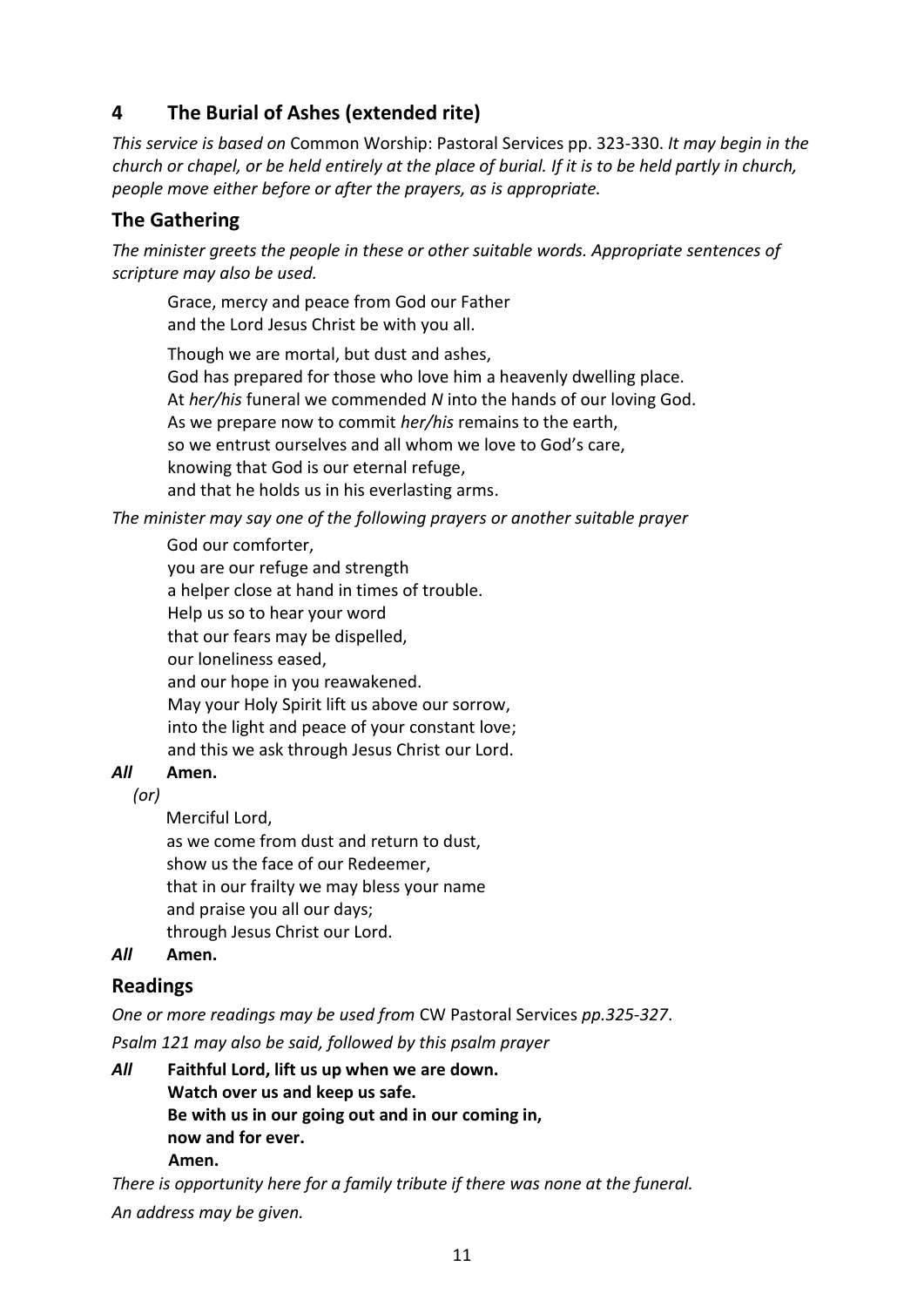# **Prayers**

*These and other prayers may follow*

God our Father, we thank you that you have made each of us in your own image, and given us gifts and talents with which to serve you. We thank you for *N*, the years we shared with *her/him*, the good we saw in *her/him*, the love we received from *her/him*. Now give us strength and courage, to leave *her/him* in your care, confident in your promise of eternal life through Jesus Christ our Lord.

## *All* **Amen.**

In a few moments of quiet we remember *N* and commend *her/him* to God.

Gracious God, nothing in death or life, in the world as it is or the world as it shall be, nothing in all creation can separate us from your love. We commend *N* into your loving care. Enfold *her/him* in the arms of your mercy. Bless *her/him* in *her/his* rising again in you. Bless those whose hearts are filled with sadness, that they too may know the hope of resurrection; for the sake of our Saviour Jesus Christ.

### *All* **Amen.**

### **The Committal**

We have entrusted *N* to God's mercy, and we now commit *her/his* mortal remains to the ground.

God our Maker,

in loving care your hand created us, as a potter fashions clay you formed us in your image. Through your Spirit you breathed into us the gift of life. In the sharing of love you enriched our knowledge of you and of one another. We claim your love today, as we return these ashes to the ground, earth to earth, ashes to ashes, dust to dust, in sure and certain hope of the resurrection to eternal life.

*The Lord's Prayer is said.*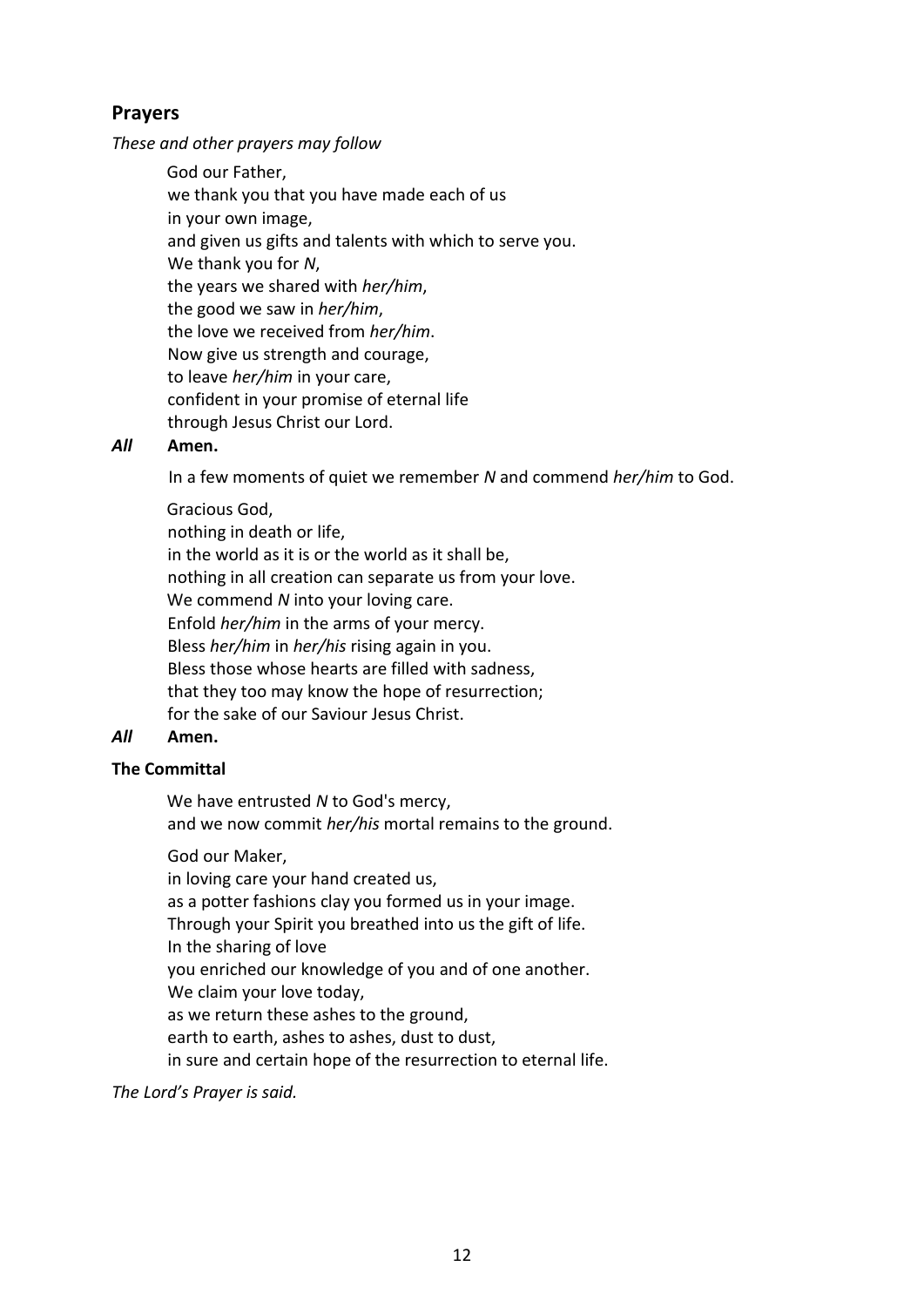### *These or other prayers may follow*

Heavenly Father, we thank you for all those whom we love but see no longer. As we remember *N* in this place hold before us our beginning and our ending, the dust from which we come and the death to which we move, with a firm hope in your eternal love and purposes for us, in Jesus Christ our Lord.

### *All* **Amen.**

Lord, you are the Light of the World, illuminate our understanding; Lord, you are the Good Shepherd, enfold us in your love; Lord you are the Way, the Truth and the Life, guides us along our earthly path; Lord, you are the Bread of Life, fill us with your power; Lord, you are the Resurrection and the Life, give us eternal life, and receive us beyond the gate of death.

*All* **Amen.** 

*All* **In darkness and in light, in trouble and in joy, help us, heavenly Father, to trust your love, to serve your purpose, and to praise your name; through Jesus Christ our Lord. Amen.**

### **The Dismissal**

*The minister may conclude with this or another suitable blessing*

Christ the Good Shepherd enfold you with love, fill you with peace, and lead you in hope, to the end of your days; and the blessing of God Almighty, the Father, the Son and the Holy Spirit, be among you and remain with you always.

## *All* **Amen.**

May God keep you in all your days. May Christ shield you in all your ways. May the Spirit bring you healing and peace. And may the blessing God the Holy Trinity the Father, the Son and the Holy Spirit drive all darkness from you and pour upon you blessing and light, now and always.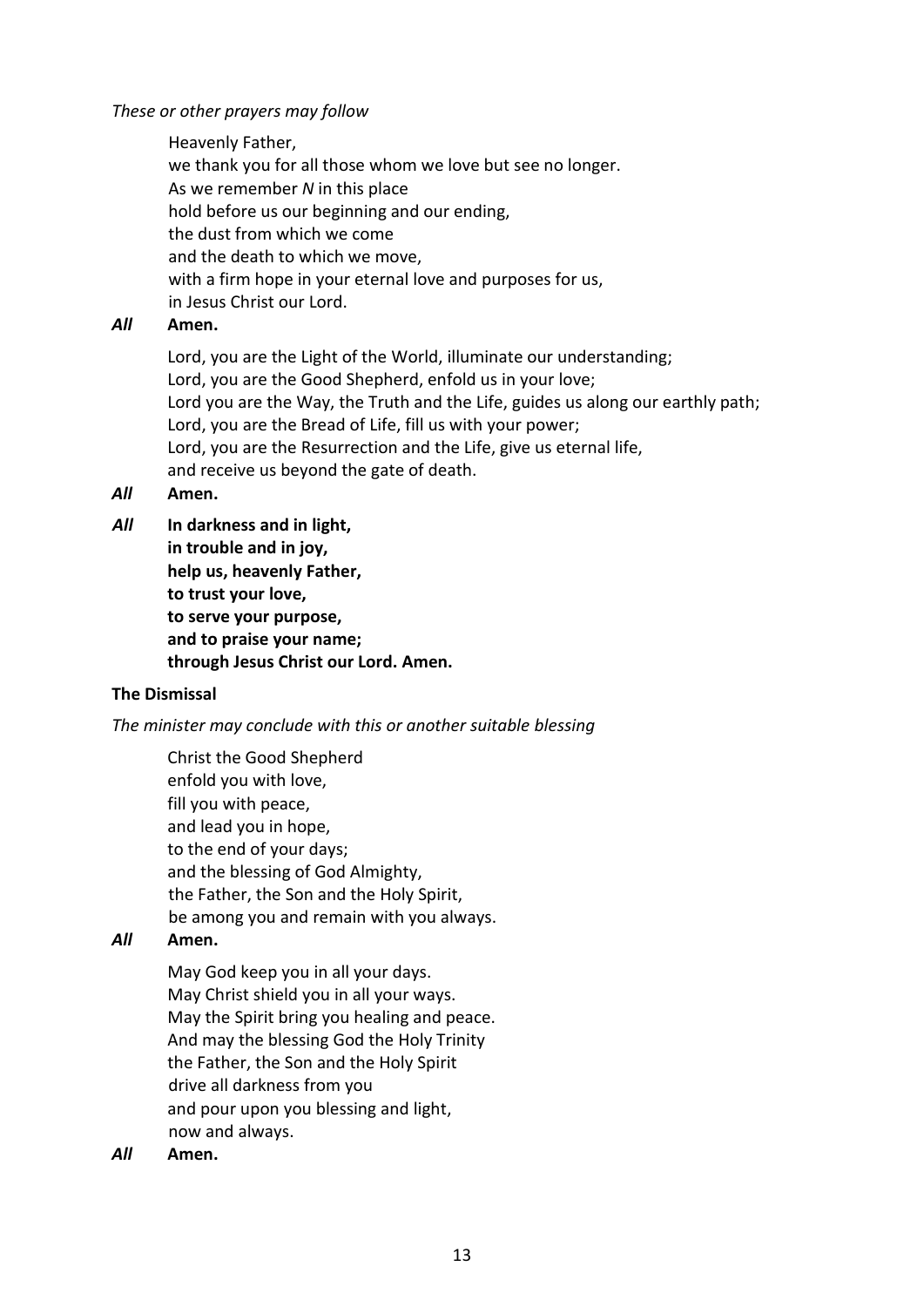# **5 Other Resources**

# **Prayers in bereavement**

Remember, Lord, all who cry to you from death's dark gates; do not forget those whom the world forgets, but raise your faithful ones to Zion's gate, with your all-conquering Son, Jesus Christ our Lord.

# *All* **Amen.**

Lord Jesus Christ, when hope is veiled in grief, hold us in your wounded hands and make your face shine on us again, for you are our Lord and God.

# *All* **Amen.**

In the darkness of unknowing, when your love seems absent, draw near to us, O God, in Christ forsaken, in Christ risen, our Redeemer and our Lord.

## *All* **Amen.**

Lord of all, our breath and being come from you, yet our earthly end is dust; bring us in your mercy through the grave and gate of death to the feast of eternal life, where you reign for evermore.

# *All* **Amen.**

God of compassion, we pray for those who mourn today and for those whose need of you is very great. May they embrace your promise of eternal life and, in their grief, receive your gifts of peace, hope, joy and faith; through Christ our Lord.

# *All* **Amen.**

Gracious God, surround us today with your compassion. Do not let grief overwhelm us, nor anguish of heart turn us from you. In our darkness let the light of your love still shine within us and in our pain and loss let the peace of your presence continue to fill our lives; through Jesus Christ our Lord.